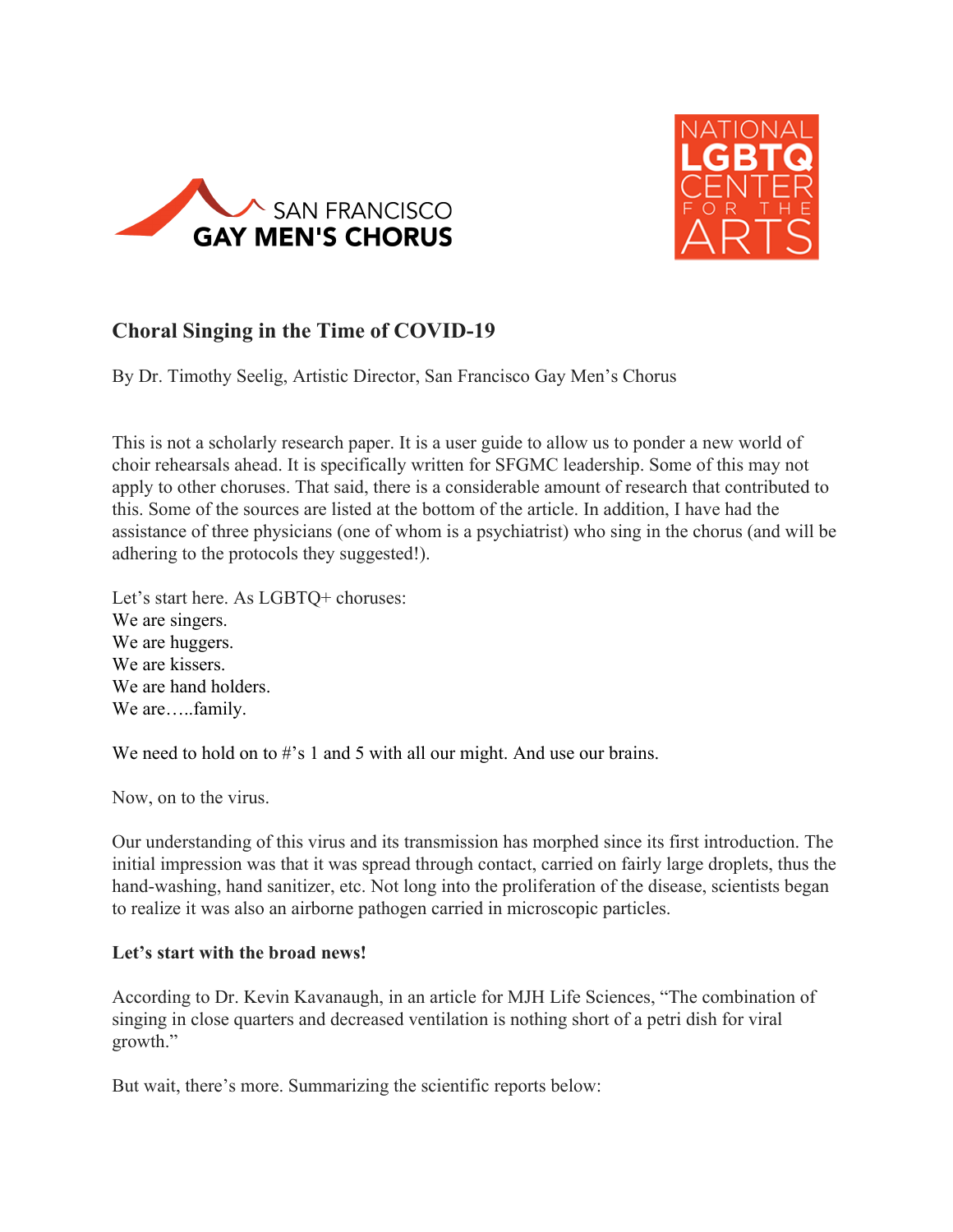- Speaking releases 2–10 times as many particles as coughing.
- Airborne droplet nuclei generated by singing is 6 times more than that emitted during normal talking.
- A 10-minute conversation, talking in a normal volume would yield an invisible 'cloud' of approximately 6,000 aerosol particles.
- Singing = coughing in number of particles emitted. Singing, however, is sustained.

Given that, imagine a 2-hour chorus rehearsal.

I will stop there. That should be enough to get your/our attention. Since this is basically a "Users Guide," I'll move on to the possible protocols. More of the research will follow. It is extremely dire.

The most important factor here is the safety of our singers. There is nothing that can be altered in the actual activity of singing to make it safer. All of the alterations to singing in a choir are external to the actual act of singing.

The research reveals various vocal mechanism activities in order of danger to others:

- Breathing through the nose
- Breathing through the mouth
- Whispering
- Sneezing
- Coughing
- Speaking
- Singing

### **PROTOCOLS**

The following recommendations are meant to be fairly inclusive. Each organization and group will need to study these to decide which ones are feasible and best for use with their group. SFGMC will study these and see what is feasible for us. We are most fortunate to own our own building.

- $\triangleright$  Lifting of restrictions will be gradual. It may begin with groups of 10, 30, 50, etc. We may begin with test groups in July and be ready to apply many/most of the following when Season 43 begins in August.
- $\geq$  Shorter rehearsals. 90–120 minutes. No break. No snacks.
- $\triangleright$  Limited and monitored bathroom use.
- $\triangleright$  Physical distancing (6 feet between singers) will limit max capacity based on room size. \*See calculator below.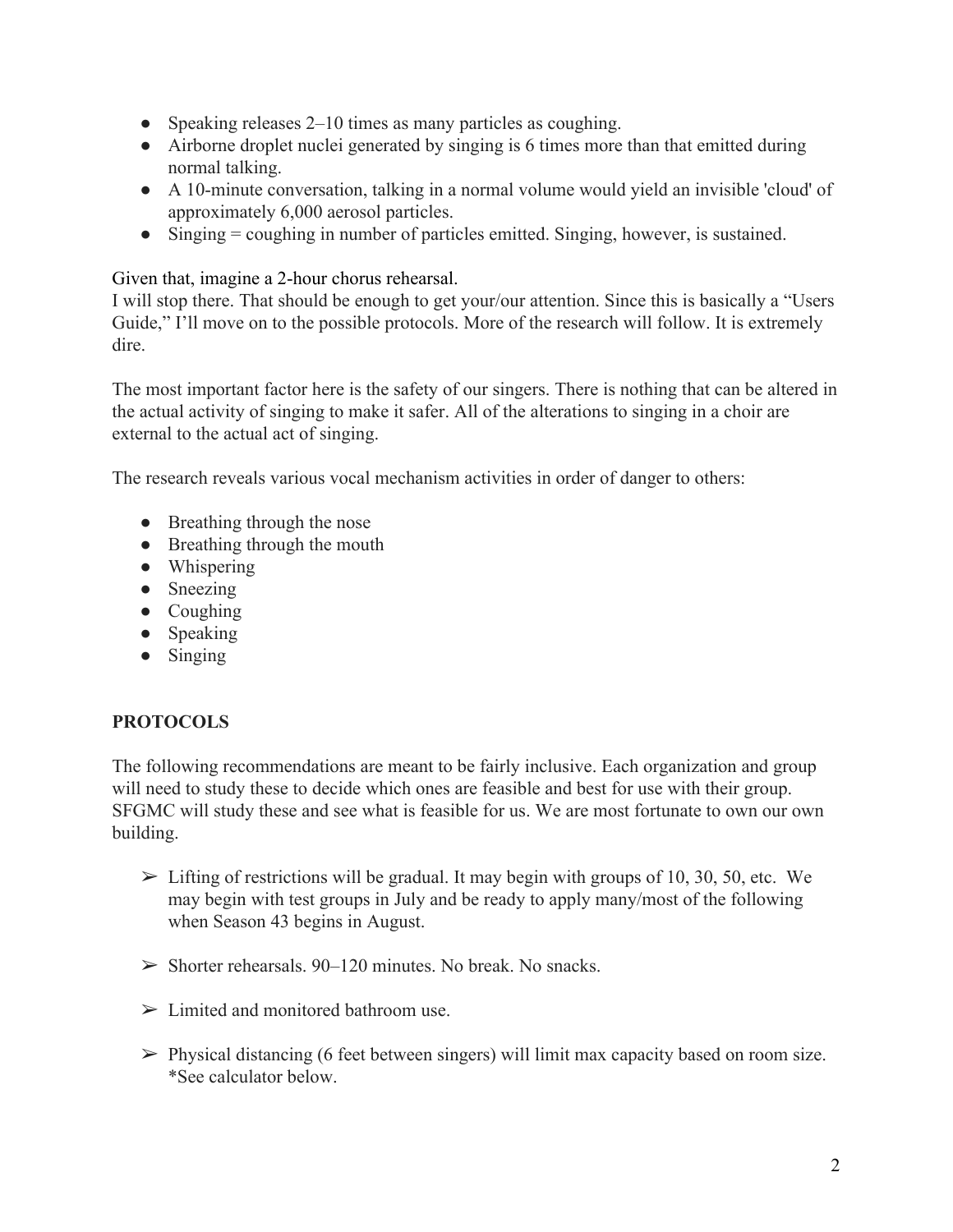- $\triangleright$  Guidelines on physical distancing while entering the building. Place marker lines 6 feet apart for waiting to get into the building.
- $\triangleright$  Provide a hand-washing station at the front of the lobby.
- $\triangleright$  Temperature check. (thermal cameras)
- $\triangleright$  Wear masks at all times, even during rehearsals, unless official restrictions are altered/eased. Otherwise, wear a mask to your seat/position. Remove the mask for singing. Replace for departing.
- $\triangleright$  No touching. No choreography (increases emission). No singing in circles. Face forward.
- $\triangleright$  No printed music provided. No sharing of music, or pencils, or iPads. Could project music on screens, but leaves them with nothing to rehearse at home.
- $\triangleright$  Attendance policy will have to be very generous. If you feel sick at all, you MUST stay home and there will be no consequences. Folks who come to rehearsal sick or get sick during rehearsal need to go home asap and we may want to have some sort of screening person at tap-in.
- $\triangleright$  Mitigation plans in place if someone who was at rehearsal comes down with covid-19. (hopefully, members will be generous with that information). potentially may include all of us quarantining ourselves for 14 days and cancelling rehearsal during that period. If someone is symptomatic at rehearsal (but not yet covid+), letting people know they need to monitor for symptoms until we get results back?
- $\triangleright$  Wipe down chairs with sanitizer, before and after rehearsal.
- $\geq$  Conductors face chorus from 10 to 20 ft. away from the first row of singers. Possibly wear goggles or install a plexiglass shield. Droplets float into the eye's mucous membranes, and you're in the direct line of fire! The same accommodation should be made for accompanists or instrumentalists.
- $\triangleright$  Have anyone over age 60 or with high-risk medical problems (diabetic a1c over 8, asthma or COPD on inhalers, cancer, immune compromise such as on chemo or uncontrolled HIV, BMI over 35, etc.), sit in the very back rows so they are exposed to less aerosol (highest exposure will be those in front rows)
- $\triangleright$  Break the chorus into small "cohorts" of balanced voices in groups of up to 50. One cohort can rehearse downstairs, one rehearse upstairs, with staggered start times that reflect droplet settle time (to avoid exposures coming in and going out). I strongly suggest the cohort idea, as it will contain any unexpected exposure/outbreak if someone develops symptoms shortly after a rehearsal, but allow the remainder of the chorus to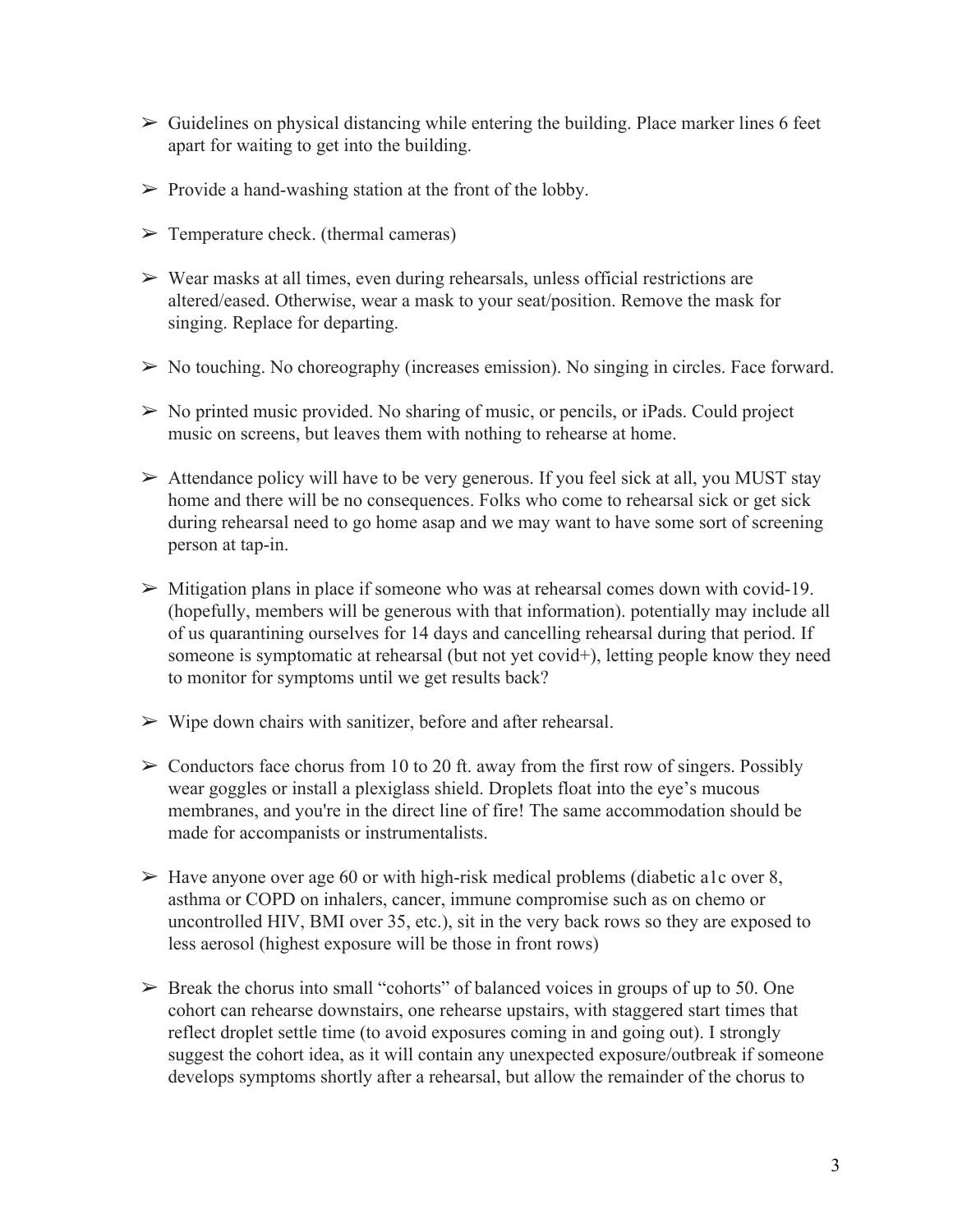continue. It will likely reduce the number of potential infections, hospitalizations and deaths if such a thing did occur.

 $\triangleright$  Performances. Should we be so fortunate as to perform in the fall/winter, not only will audiences most likely be required to adhere to physical distancing, but the performers will as well.

## **PHYSICAL DISTANCING**

This is obviously one of the most serious – and difficult considerations. Here is an excellent space calculator.

<https://www.banquettablespro.com/social-distancing-room-space-calculator>

These numbers are based on our two rehearsal rooms at 170 Valencia Street in San Francisco.

Auditorium: 3,900 square feet. This allows for 105 singers, 6 feet apart or 59 singers 8 feet apart.

Valencia Room (Cooper): 2,000 square feet. This allows for 55 people at 6 feet apart or 31 at 8 feet apart.

Hopefully that gives us all much fodder for making plans. We must also factor in space for the conductor and accompanists as outlined above.

John Quillin, Artistic Director of the Gay Men's Chorus of Charlotte, created an alternate calculation that allowed for more people within specific square footage. The suggestion is to use the above as a template and adjust as needed/allowable.

### **Now for some good news!**

We will get through this. We will figure out a way to move our family from Brady Bunch tile screens to actually making music and fulfilling our mission. We are going on a trip and we need to pack our patience, flexibility, courage, and commitment to do our part for ourselves and each other.

HUGE Thank you's to Dr. Blechinger, Dr. DeSandre and Dr. Ducut as well as my colleagues in GALA Choruses who added their suggestions.

For those of you interested in reading more about the actual transmission as we understand it, here are the resources used.

Dr. Kavanaugh, from the first quote above, continues explaining that approximately 50% of individuals catch this virus from asymptomatic carriers. They are not coughing and sneezing. The answer is probably aerosolization, where the virus can float in the air and be picked up later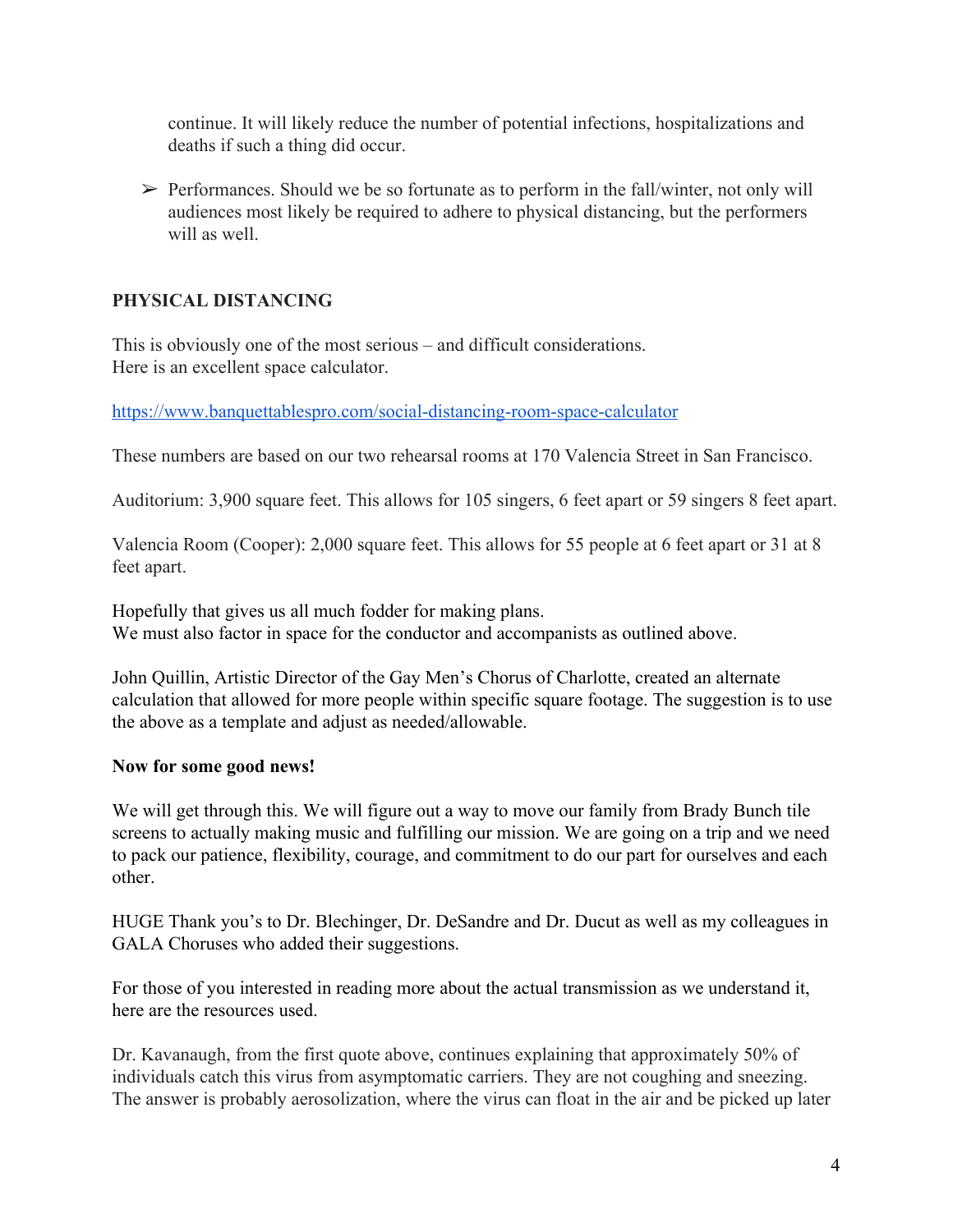by an unsuspecting passerby. The virus has been observed to survive in an aerosol form for up to 3 hours.Thus, singing in choirs may be the worst practice one can participate in.

According to [Vincent Racaniello, Professor of Microbiology and Immunology at Columbia,](https://www.virology.ws/2009/04/29/influenza-virus-transmission/) speaking, singing, and normal breathing produces aerosols, which in an infected person, are laden with virus particles. While the largest of these droplets don't travel very far, the smaller droplets are a different story. "Those droplets 1-4 microns in diameter are called 'droplet nuclei'; these remain suspended in the air for very long periods and may not only travel long distances but can reach the lower respiratory tract. Inhalation of droplets and droplet nuclei places the virus in the upper respiratory tract, where it may initiate infection."  $\frac{1}{1}$ 

The debate began when researchers [reported earlier this year in](https://www.nejm.org/doi/full/10.1056/NEJMc2004973) *[The New England Journal of](https://www.nejm.org/doi/full/10.1056/NEJMc2004973) [Medicine](https://www.nejm.org/doi/full/10.1056/NEJMc2004973)* that SARS-CoV-2 can float in aerosol droplets—less than 5 microns across—for up to 3 hours, and remain infectious. In their review, Fineberg and his NAS colleagues pointed to other studies, including [a recent one by Joshua Santarpia and colleagues](https://www.medrxiv.org/content/10.1101/2020.03.23.20039446v2) at the University of Nebraska Medical Center that found widespread evidence of viral RNA in isolation rooms of patients being treated for COVID-19. Viral RNA turned up on hard to reach surfaces, as well as in air samplers more than 2 meters from the patients. The presence of the RNA indicates the virus can spread via aerosols, Santarpia and his colleagues concluded, although they did not find infectious viral particles.

The Journal of Aerosol Science reports the following: "Distinct physiological processes were responsible for specific size distribution modes. The aerosolization of secretions lubricating the vocal cords is a major source of droplets in terms of number. Speech can release dramatically larger numbers of particles compared to coughing. Speaking (as exemplified by counting aloud) releases about 2–10 times as many total particles as a single cough. Similarly, the percentage of airborne droplet nuclei generated by singing is 6 times more than that emitted during normal talking and approximately equivalent to that released by coughing." <sup>2</sup>

In a 2019 study in the journal [Nature Scientific Reports](https://www.nature.com/articles/s41598-019-38808-z), Dr. Ristenpart and his colleagues investigated how many of these tiny particles people let off in a normal conversation; they found that people expel between one and 50 aerosol particles per second as they speak, depending on their volume, or how loud they speak. A follow-up study published in January in the journal [PLOS ONE](https://journals.plos.org/plosone/article?id=10.1371/journal.pone.0227699) revealed that certain units of sound generate more aerosols than others; for example, the "E" sound in "need" produces more particles than the "A" in "saw." But still, the sheer volume of a person's voice acts as the main determinant of whether someone emits many particles or few. "The take-home message there is that the louder you speak, the more aerosol particles are generated," Ristenpart said. "Certain individuals are so-called speech superemitters and give off about 10 times the number of particles as others, on average, although the reason remains unknown."

In the context of COVID-19, superemitters could potentially act as superspreaders, releasing thousands of infectious particles into the surrounding air in a matter of minutes. "A 10-minute conversation with an infected, asymptomatic superemitter talking in a normal volume thus would yield an invisible 'cloud' of approximately 6,000 aerosol particles," Ristenpart wrote in a report published April 3 in the journal [Aerosol Science and Technology.](https://www.tandfonline.com/doi/full/10.1080/02786826.2020.1749229)